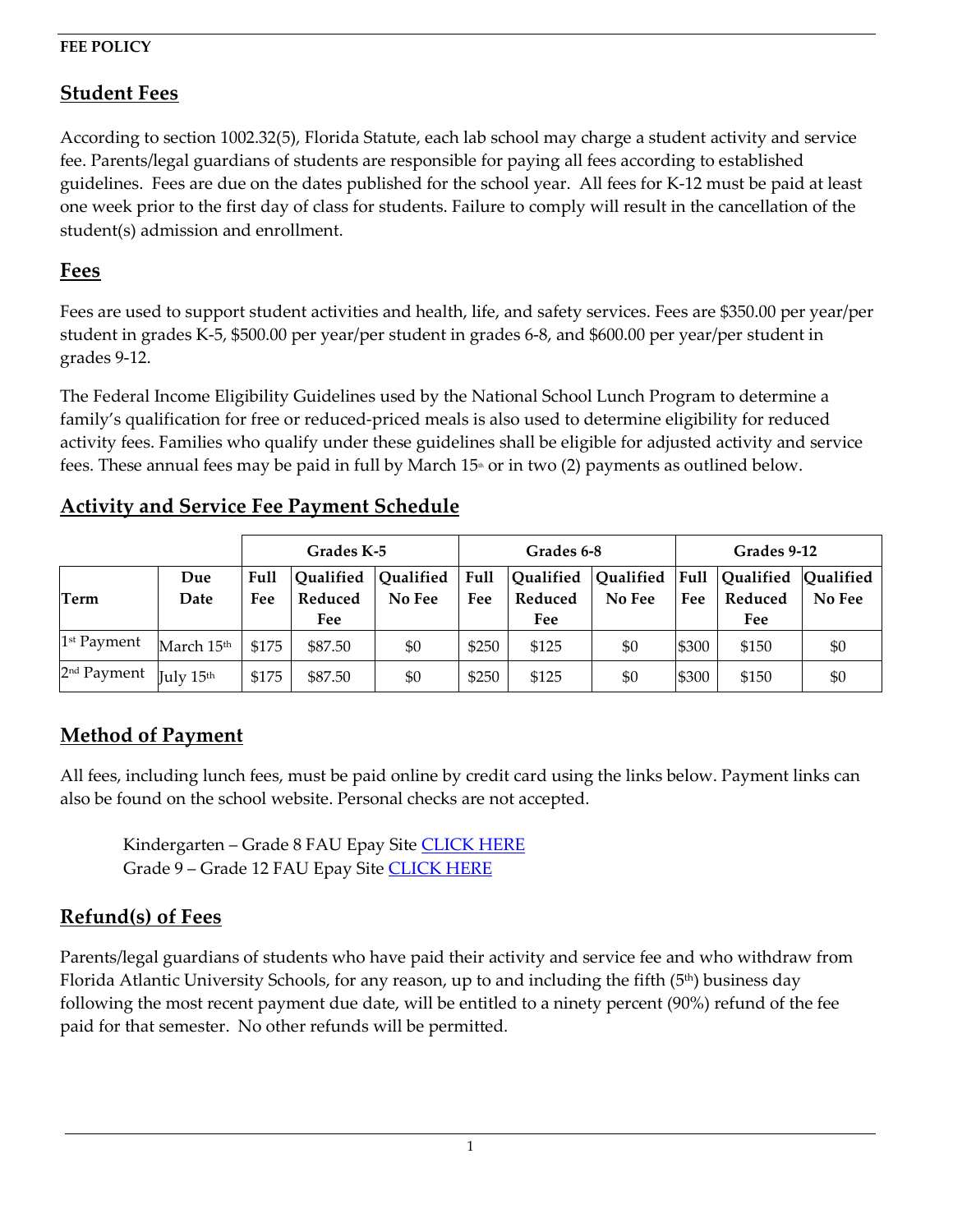### **FEE POLICY**

# **Late Pick-up Fees**

In accordance with s. 1003.31(2), F.S., parents/legal guardians must pick up their children within 30 minutes of dismissal pick-up-times designated by the school. Students who remain on campus beyond 30 minutes after dismissal, and are not enrolled in the Henderson After School Program (HASP) or registered in an after-school activity or sport, will wait in the supervised Late Pickup Room until the parent/legal guardian arrives. To compensate the school for extended supervision, the procedures and fees below apply and will be strictly enforced.

| <b>First Occurrence</b>       | Written warning and signed acknowledgement of school's policy on Late   |  |  |  |  |
|-------------------------------|-------------------------------------------------------------------------|--|--|--|--|
|                               | Room Log.                                                               |  |  |  |  |
| <b>Second Occurrence</b>      | \$20.00 per FAMILY until 4:00 p.m. An additional \$10.00 per FAMILY for |  |  |  |  |
|                               | every 15 minutes after 4:00 p.m.                                        |  |  |  |  |
|                               | \$20.00 per CHILD until 4:00 p.m. An additional \$10.00 per CHILD for   |  |  |  |  |
| <b>Subsequent Occurrences</b> | every 15 minutes after 4:00 p.m.                                        |  |  |  |  |

## **Other Fees**

Other fees may be charged as a result of lost or damaged items, to include but not limited to, replacement i.d. badges, lost or damaged technology or equipment, lost textbooks, lunch program fees, and all other fees incurred during the course of a semester. Fees are billed periodically throughout the school year and must be paid within 20 calendar days of the postmarked date.

### **Outstanding Fee Balances**

If any fees are not paid within 30 days of the initial due date, a notice will be sent listing the overdue fees. Fees not paid within 15 days of the date of the final notice will be referred to the FAU Controller's Office for collection.

In addition, once an account is referred to the FAU Controller's Office, a letter will be sent to the parents/legal guardians explaining that the failure to promptly pay fees when due has resulted in:

- Forfeiture of the students' invitation to return to the school and the loss of the students' enrollment status (the students shall be officially withdrawn for the following semester).
- Your child will not be able to participate in any of the end-of-year activities (field trips, banquets, etc.).
- Report cards will be held until all outstanding fees are paid or arrangements for payments are approved in writing by the FAU Controller's Office.

All unpaid fees will be forwarded to the Collections Department at Florida Atlantic University. All consequences for non-payment can also be reviewed at [http://www.fau.edu/controller/student](http://www.fau.edu/controller/student-services/consequences-nonpayment/)[services/consequences-nonpayment/.](http://www.fau.edu/controller/student-services/consequences-nonpayment/)

## **Disputed Fees**

Any fee in dispute needs to be communicated in writing. In order for any request to be processed:

• Send an official letter with documentation to your child's administrator for initial review.